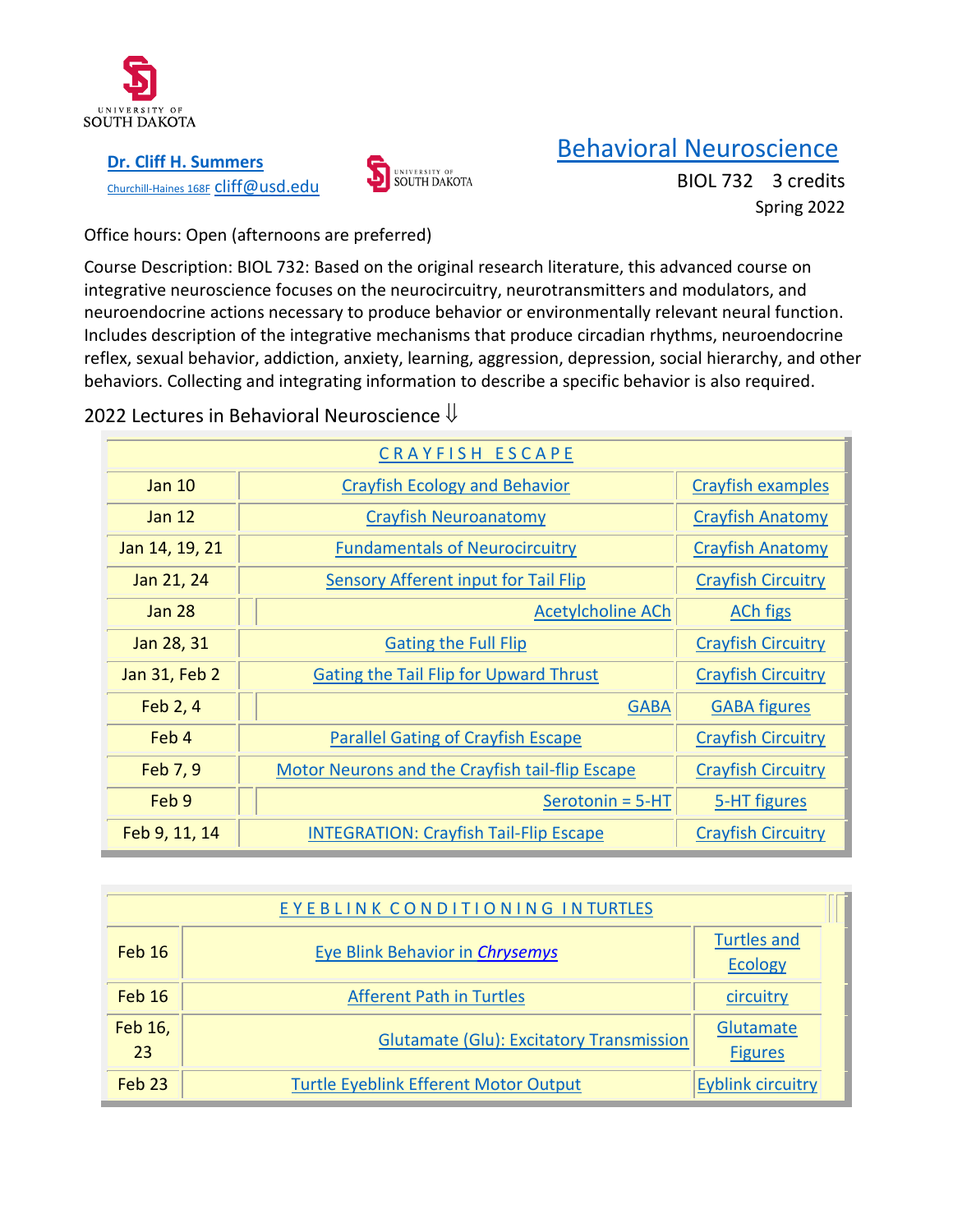

|                     | <b>Acetylcholine (ACh)</b>                                    | <b>ACh Figures</b>           |
|---------------------|---------------------------------------------------------------|------------------------------|
| Feb <sub>23</sub>   | <b>Neuromuscular Function</b>                                 |                              |
| Feb 23,<br>25, 28   | <b>Brain Derived Neurotrophic Factor (BDNF)</b>               | <b>BDNF</b> Figures          |
| Feb 28,<br>Mar 2, 4 | In vitro Classical Conditioning of Eyeblink Reflex in Turtles | In vitro circuit<br>diagrams |

| <b>FEAR CONDITIONING</b> |                                                                       |                             |  |  |
|--------------------------|-----------------------------------------------------------------------|-----------------------------|--|--|
| Mar 7, 9                 | <b>Fear and Fear Behaviors</b>                                        | examples                    |  |  |
| Mar 9, 11, 21,<br>23     | <b>Afferent Pathways (CS) for Fear Association Learning</b>           | circuitry                   |  |  |
| Mar 23, 25, 28           | Amygdala                                                              | <b>Amygdalar circuitry</b>  |  |  |
| Mar 28, 30 Apr<br>1      | <b>Fear Conditioning</b>                                              | circuitry                   |  |  |
| Apr 4, 6                 | <b>BDNF</b>                                                           | <b>Amygdalar circuitry</b>  |  |  |
| Apr 8                    | <b>Afferent Shock (US) Pathway</b>                                    | afferent shock<br>circuitry |  |  |
| Apr 11                   | <b>Substance P</b>                                                    | <b>SP</b> figs              |  |  |
| Apr 13                   | <b>Efferent Output</b>                                                | circuitry                   |  |  |
|                          | <b>Acetylcholine (ACh)</b>                                            | <b>ACh figs</b>             |  |  |
| Apr 20                   | <b>Neuromuscular Production of Fear Potentiated</b><br><b>Startle</b> | circuitry                   |  |  |
| Apr 22-29                | <b>Integrated Behavior: Fear Conditioned Startle</b>                  | <b>Fear circuitry</b>       |  |  |

Course Requirements: 3 drawings of complete neurocircuitry must be made These include one each for:

- 1. Simple Behavioral Circuitry
- 2. Moderately Complex Behavioral Circuitry
- 3. Complex Behavioral Circuitry

Each drawing must include:

Drawing a Neural Circuit

1. Cells

a. Neurons must look like neurons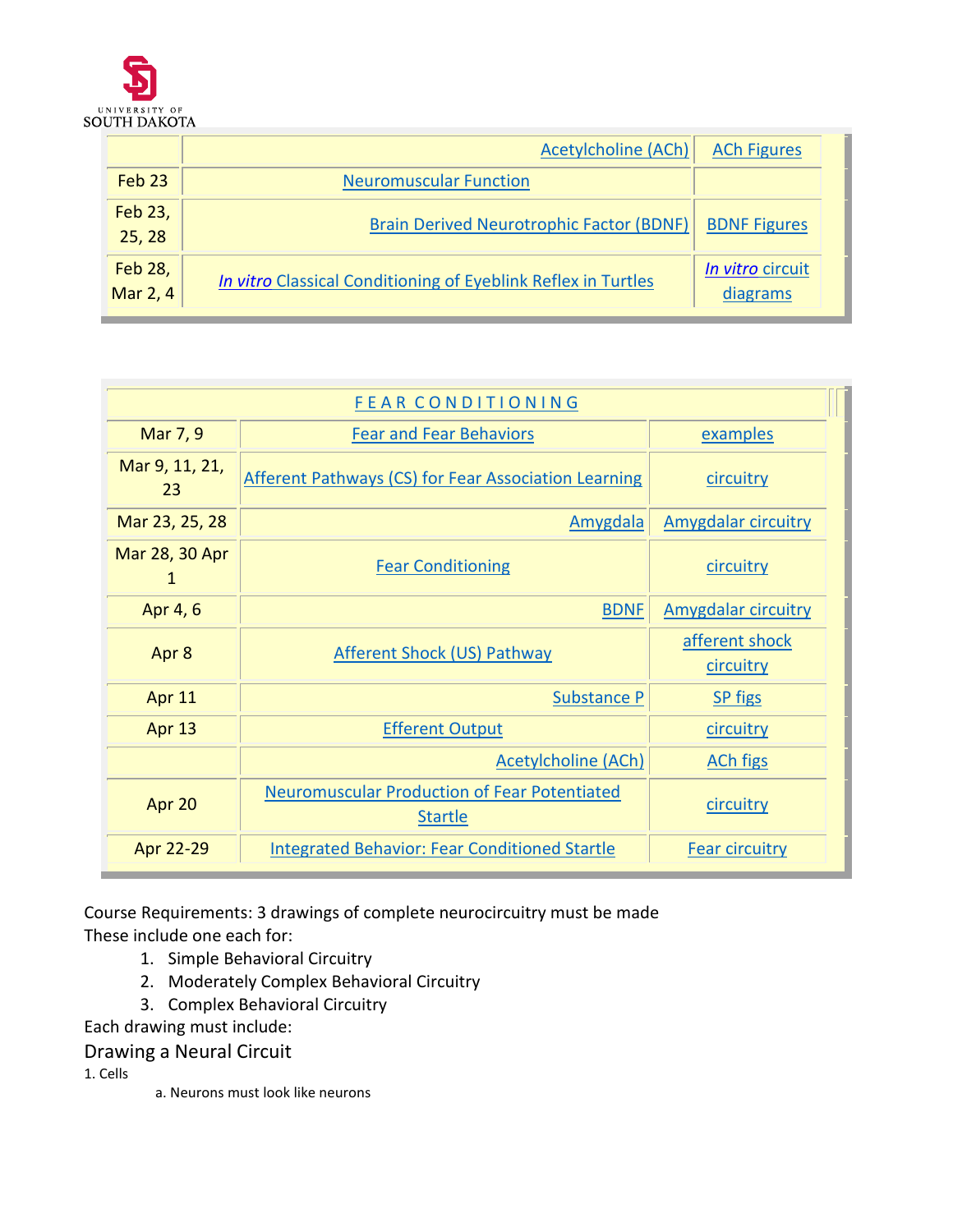

i. contain soma, axon, and bouton (terminal)

ii. round soma

- 1) large enough to show  $2<sup>nd</sup>$  messengers
- 2) large enough to depict molecular mechanisms (DNA + gene expression)
- 3) scale is not important for drawings
- 4) dendrites are optional
	- a) but sometimes necessary
- iii. long axon
	- 1) with some internal space
- iv. roughly triangular, **directional** bouton/terminal/synapse
	- 1) large enough to show presynaptic molecular mechanisms
	- 2) include tripartite elements (astrocytes) at least once
- b. Astrocytes should look like stars
- c. other cells should appear as they do in life (round, cuboidal etc)
- 2. Brain regions
	- a. Brain regions contain
		- i. nuclei and neuropil
	- b. nuclei contain cell bodies
		- i. axons project to other nuclei or brain regions
			- 1) projection axons
			- 2) and connect to neurons in those brain regions
			- 3) synapses in neuropil is optional for drawings
				- a) but sometimes necessary
		- ii. axons of interneurons or local neurons
			- 1) stay within a nucleus or brain region
			- 2) synapses of interneurons are also local
	- c. brain regions or nuclei must be drawn as entities that contain neurons
		- i. a single neuron may not be used to represent a nucleus
		- ii. a single neuron may not be used to represent a brain region
- 3. Neural Circuits
	- a. contain at least 3 kinds of neurons
		- i. sensory neurons
			- 1) usually afferent
				- a) toward the central nervous system (CNS)
		- ii. gating or integrating neurons
		- iii. motor neurons
			- 1) usually efferent

#### a) away from the CNS

- b. the smallest circuit is 3 neurons
	- i. each of your drawings will have many more than 3
	- ii. must complete the entire circuit
- c. neurons within the circuit must actually connect
	- i. ie. they must have synapses
	- ii. never draw a neuron that has no synapse
- d. use natural anatomy to orient your drawings
	- i. but don't let scale limit the most important elements
	- ii. scale is not required or useful!
- 5. Rules for your drawing
	- a. must be on a single 8.5 X 11" sheet of white paper
	- b. put your name on somewhere
	- c. no figure legends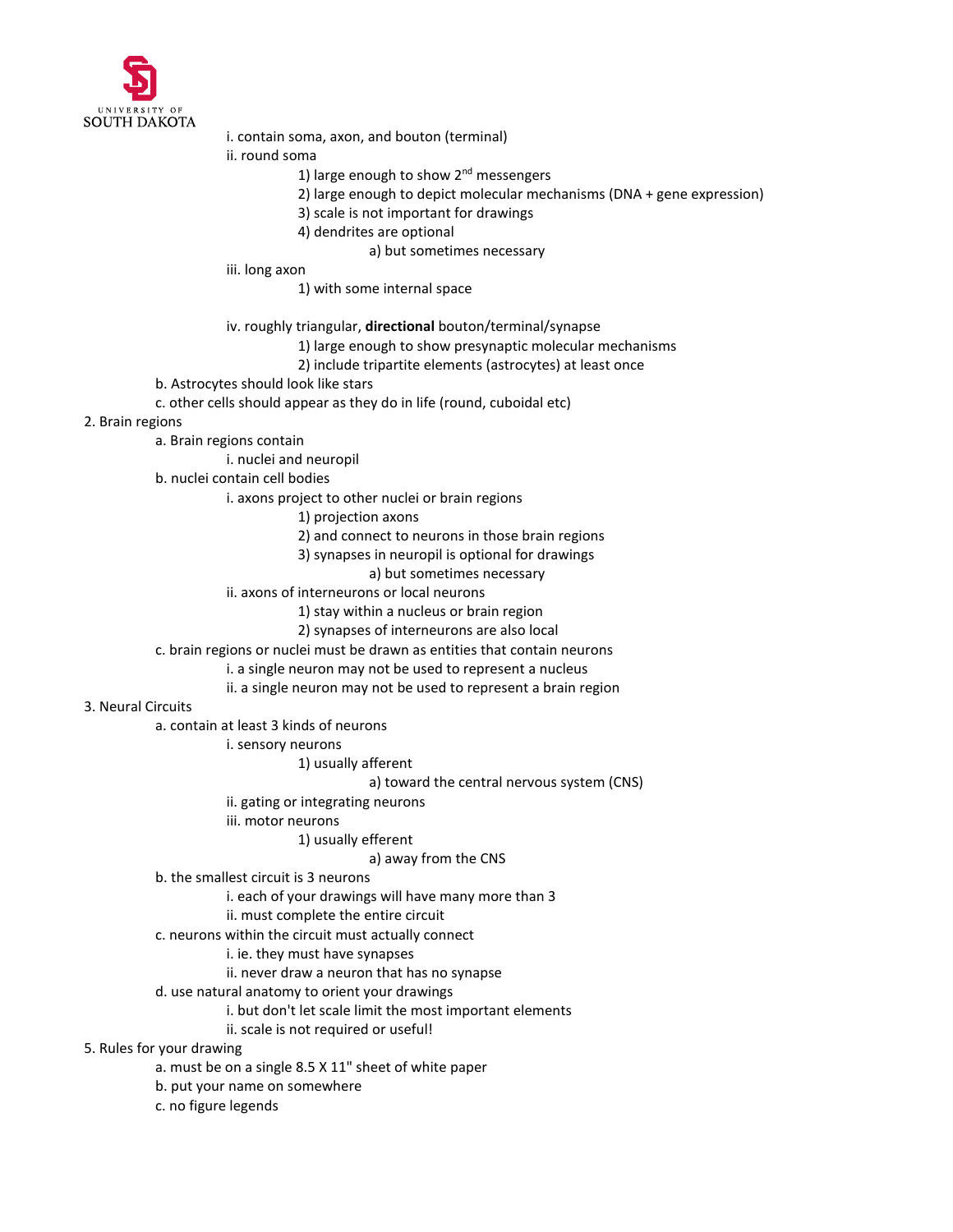

d. everything must be labeled

- i. but NO other text
- e. no expanded views or blow-ups
- 6. Purpose of the drawing
	- a. when you are finished you should have a visual representation of the machinery necessary to drive a particular behavior
	- b. from this drawing the behavior should be instantly recognizable to anyone with a knowledge of neurocircuitry and behavior
- Course Goals: To produce integrative knowledge of the neuroanatomy, integrated neurocircuitry, neurochemistry, cell signaling, molecular biology, and behavioral consequences of 3 unique behaviors. This will include behaviors and circuits that are easy to understand (Simple Circuitry), moderately difficult to understand (Moderately Complex Behavioral Circuitry), and very difficult to understand (Complex Behavioral Circuitry). The graduate students also collect original research literature on a new, distinctive behavior, and create several lectures to describe the circuitry and neurochemistry of this new behavior.

Student Learning Outcomes: The students learn integrative neuroscience.

- 1. To integrate information from lectures on sensory neurons, sensory receptor organs, Gating or integrative neurons, Motor neurons, neuromuscular junctions, synapses, neurotransmitters, transmitter receptor systems, 2<sup>nd</sup> messengers, appropriate DNA – promoters, transcription factors, and genes, and molecular mechanisms that promote changes in behavior and learning
- 2. To use that integrated information to produce a visual representation of the information
- 3. To use that information to discuss specific matters of neural function, molecular function, behavior, and learning
- 4. To use these new skills to create lectures on a new behavior

Evaluation Procedures: Each drawing will be graded based on a rubric that includes detailed analysis of

- 1. Sensory neurons, sensory receptor organs, synapses, neurotransmitters, transmitter receptor systems, 2<sup>nd</sup> messengers, appropriate DNA – promoters, transcription factors, and genes, and molecular mechanisms that promote changes in behavior an learning
- 2. Gating or integrative neurons, synapses, neurotransmitters, transmitter receptor systems, 2<sup>nd</sup> messengers, appropriate DNA – promoters, transcription factors, and genes, and molecular mechanisms that promote changes in behavior an learning
- 3. Motor neurons, neuromuscular junctions, neurotransmitters, transmitter receptor systems, 2<sup>nd</sup> messengers, appropriate DNA – promoters, transcription factors, and genes, and muscle systems that create changes in behavior

Each drawing is worth 100 points

The average of 3 drawings is your final score: 90% or greater  $= A$ 

 $80 - 89% = B$  $70 - 79% = C$  $60 - 69% = D$ Below 60% = F

### **Academic Integrity**

The College of Arts and Sciences considers plagiarism, cheating, and other forms of academic dishonesty inimical to the objectives of higher education. The College supports the imposition of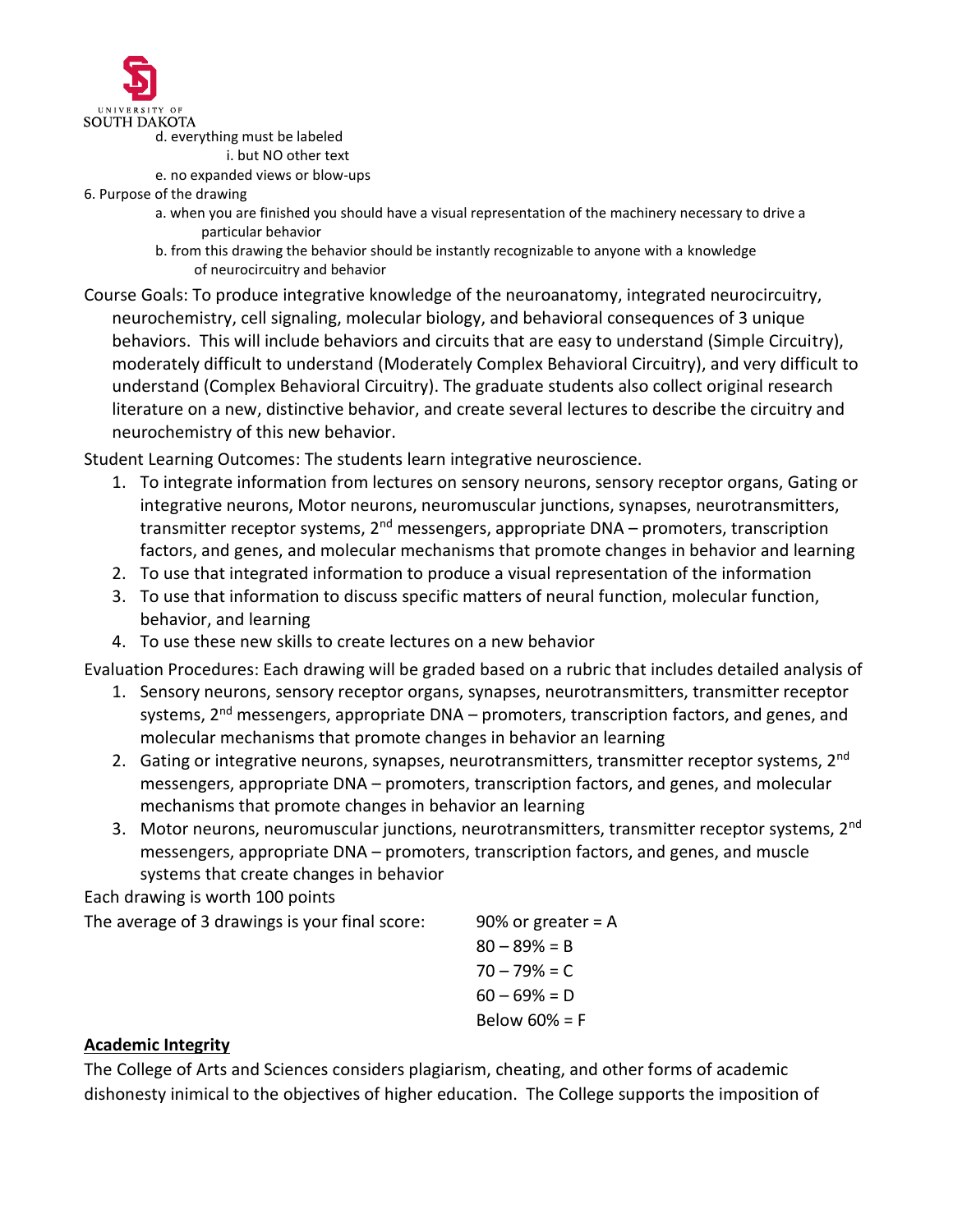

penalties on students who engage in academic dishonesty, as defined in the "Conduct" section of the University of South Dakota Student Handbook.

No credit can be given for a dishonest assignment. A student found to have engaged in any form of academic dishonesty may, at the discretion of the instructor, be:

- a. Given a zero for that assignment.
- b. Allowed to rewrite and resubmit the assignment for credit.
- c. Assigned a reduced grade for the course.
- d. Dropped from the course.
- e. Failed in the course.

#### **Freedom in Learning**

Under Board of Regents and University policy, student academic performance may be evaluated solely on an academic basis, not on opinions or conduct in matters unrelated to academic standards. Students should be free to take reasoned exception to the data or views offered in any course of study and to reserve judgment about matters of opinion, but they are responsible for learning the content of any course of study for which they are enrolled. Students who believe that an academic evaluation reflects prejudiced or capricious consideration of student opinions or conduct unrelated to academic standards should contact the dean of the college or school that offers the class to initiate a review of the evaluation.

#### **Disability Accommodation**

Any student who feels s/he may need academic accommodations or access accommodations based on the impact of a documented disability should contact and register with Disability Services during the first week of class or as soon as possible after the diagnosis of a disability. Disability Services is the official office to assist students through the process of disability verification and coordination of appropriate and reasonable accommodations. Students currently registered with Disability Services must obtain a new accommodation memo each semester.

Please note: if your home institution is not the University of South Dakota but one of the other South Dakota Board of Regents institutions (e.g., SDSU, SDSMT, BHSU, NSU, DSU), you should work with the disability services coordinator at your home institution.

Disability Services, The Commons Room 116 (605) 658-3745 Web Site: [www.usd.edu/ds](http://www.usd.edu/ds)  Email: [disabilityservices@usd.edu](mailto:disabilityservices@usd.edu)

#### **Accessibility Statement**

The University of South Dakota strives to ensure that physical resources, as well as information and communication technologies, are accessible to users in order to provide equal access to all. If you